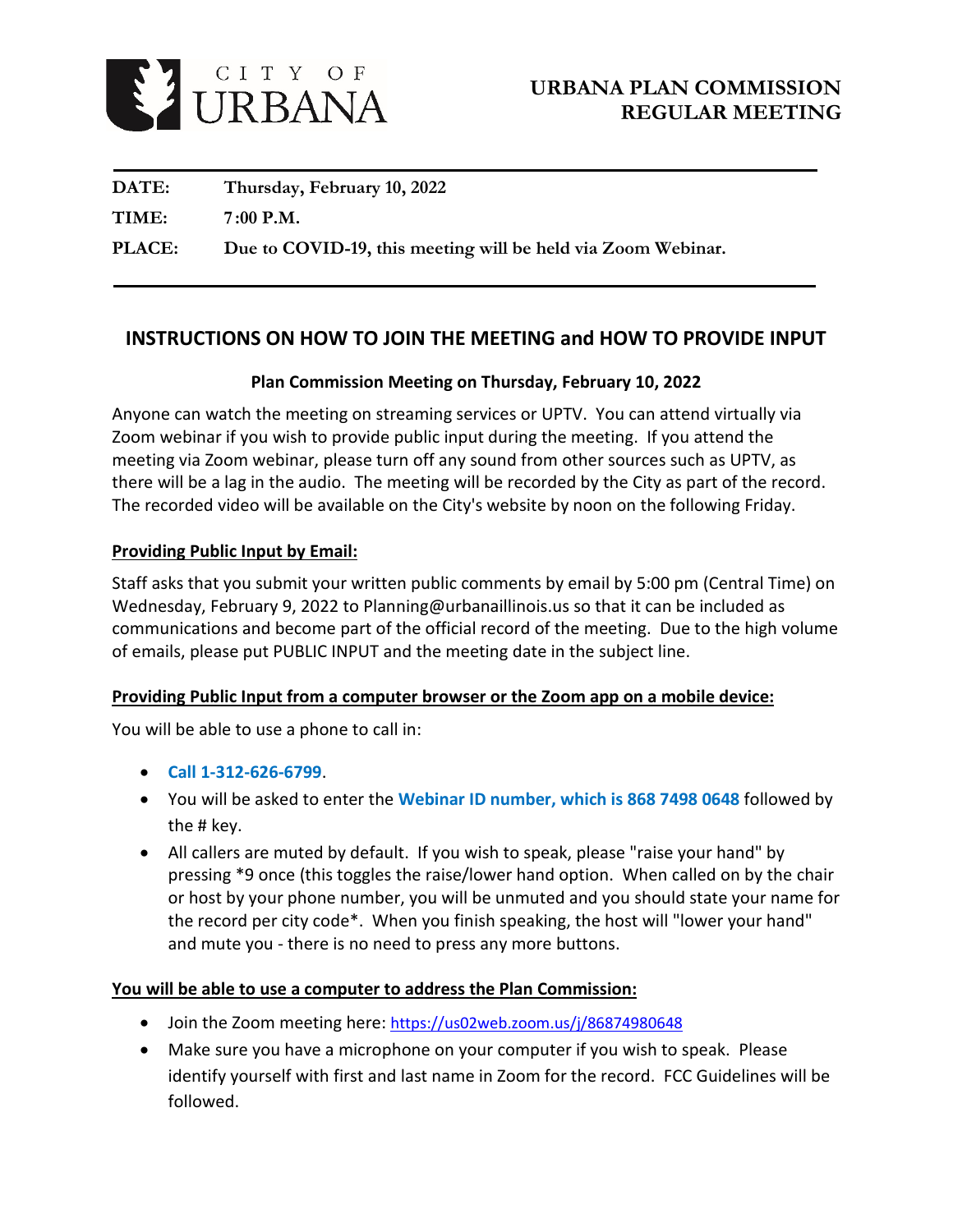- Public participants will be muted during public input. If you wish to speak, please "raise your hand" using the option at the bottom of the screen.
- When called on by the chair or host, you will be unmuted and you should state your first and last name for the record per city code."
- Video will remain off for all members of the public, even while they are speaking.

Persons with disabilities needing special services or accommodations for this meeting should contact the City of Urbana's Americans with Disabilities Coordinator at 384-2466.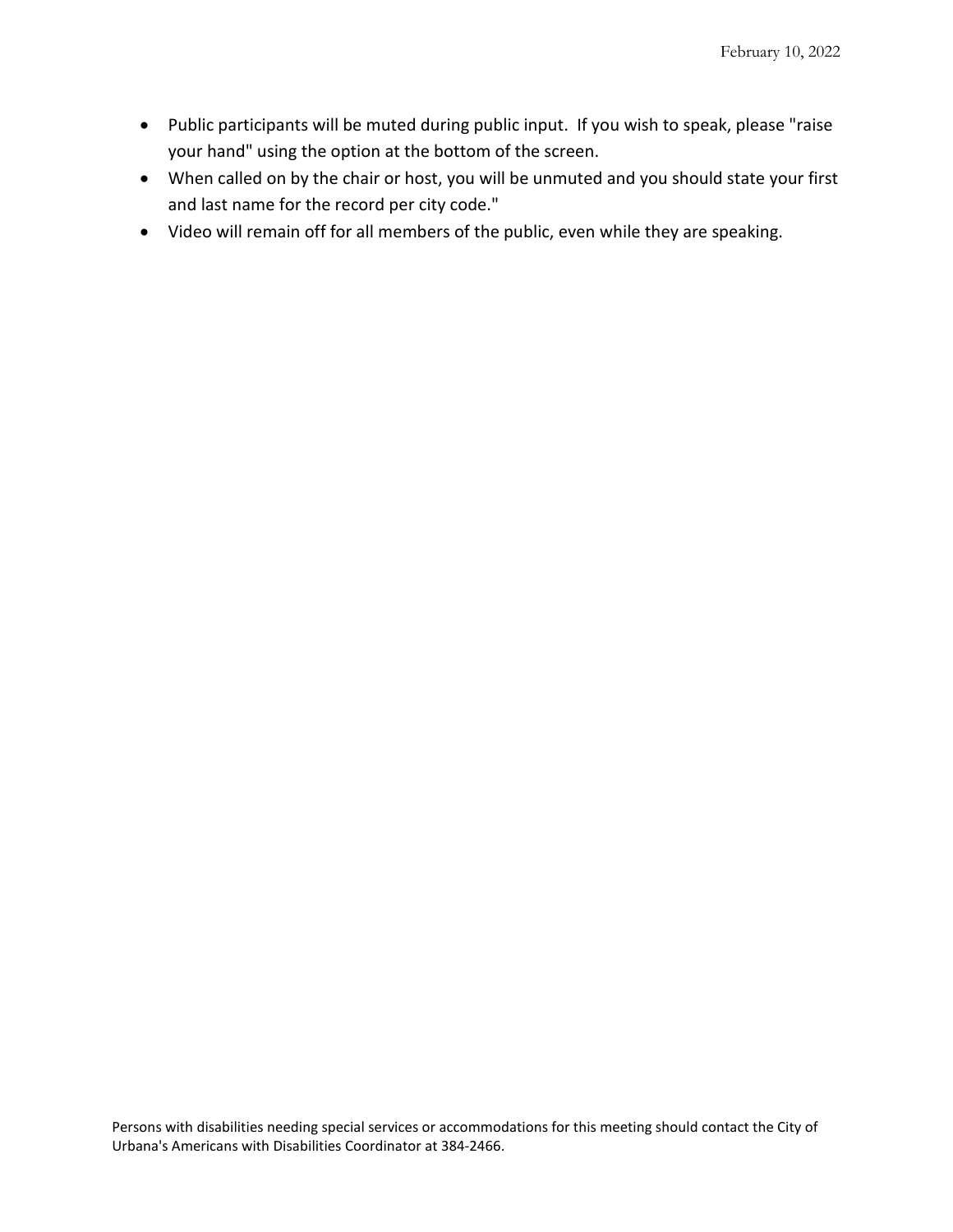# **PUBLIC INPUT**

The City of Urbana welcomes Public Input during open meetings of the City Council, the City Council's Committee of the Whole, City Boards and Commissions and other City-sponsored meetings. Our goal is to foster respect for the meeting process, and respect for all people participating as members of the public body, city staff, and general public. The City is required to conduct all business during public meetings. The presiding officer is responsible for conducting those meetings in an orderly and efficient manner.

Public Input will be taken in the following ways:

#### **Zoom Webinar Participant**

Click on the link listed in the agenda to join the Webinar. You must provide your name and email address in order to join the Webinar. If you wish to speak during Public Input, "raise your hand" and wait to be called on by the meeting host. You must state your first and last name for the meeting record. Participants will be muted except when they are called on to speak; video will remain off for all members of the public when speaking.

# **Telephone Participant**

Call the phone number listed on the Agenda. Enter the Webinar ID followed by the # key. All callers are muted by default. If you wish to speak, "raise your hand" by pressing \*9 once. When you are called on by the host or presiding officer, you will be un-muted. You must state your first name and last name for the meeting record.

#### **Email Input**

Public comments must be received prior to the closing of the meeting record (at the time of adjournment unless otherwise noted) at the following: Planning@urbanaillinois.us. The subject line of the email must include the words "PUBLIC INPUT" and the meeting date. Emailed public comments labeled as such will be incorporated into the public meeting record, with personal identifying information redacted. Copies of emails will be posted after the meeting minutes have been approved.

#### **Written Input**

Any member of the public may submit their comments addressed to the members of the public body in writing. If a person wishes their written comments to be included in the record of Public Input for the meeting, the writing should so state. Written comments must be received prior to the closing of the meeting record (at the time of adjournment unless otherwise noted).